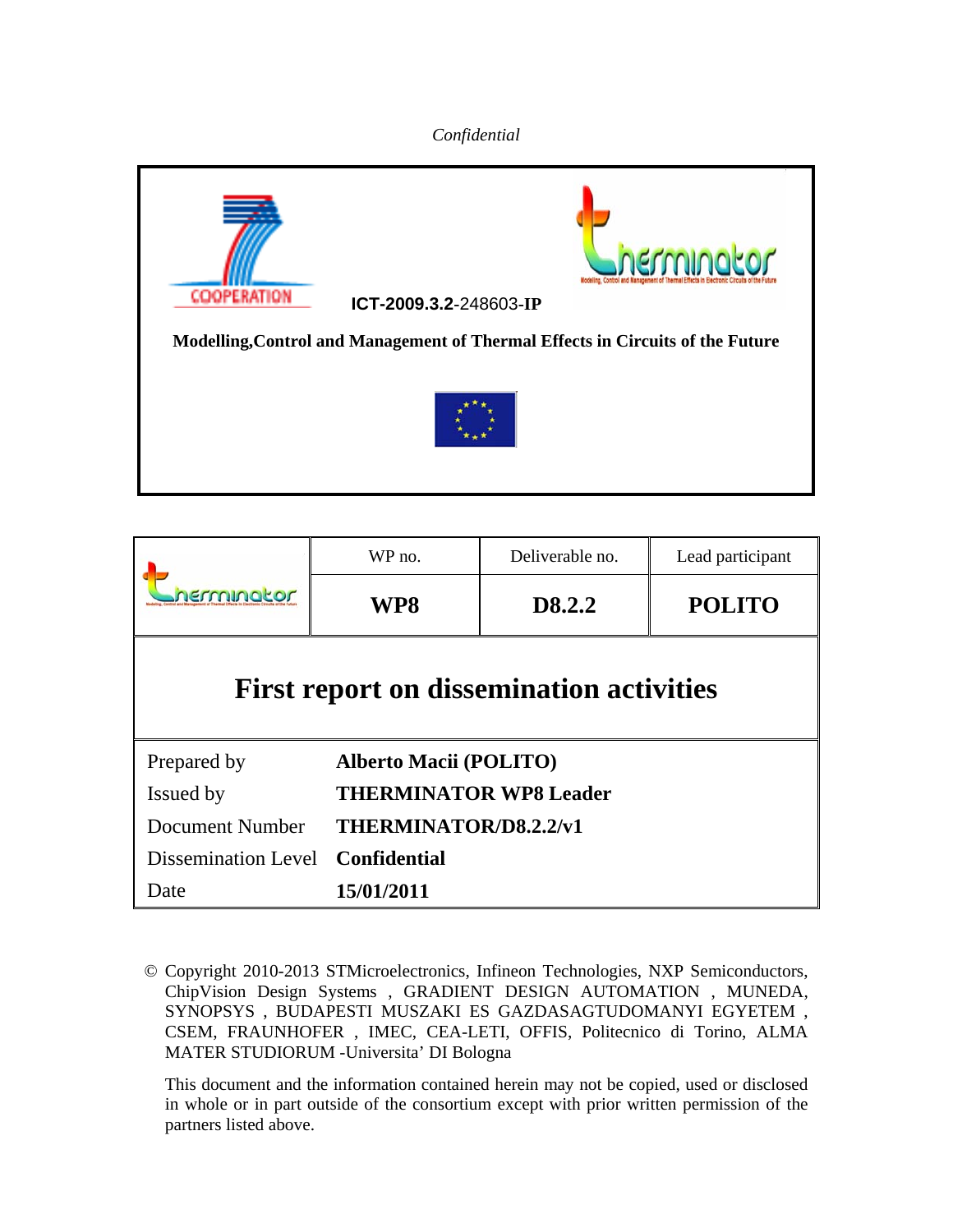# **Document**

| Title          | First report on dissemination activities |  |
|----------------|------------------------------------------|--|
| Type           | Deliverable PU                           |  |
| Ref            | D <sub>8.2.2</sub>                       |  |
| Target version | $V1_{-1}$                                |  |
| Current issue  | $V1$ 1                                   |  |
| <b>Status</b>  | Released                                 |  |
| File           | $D8.2.1$ .doc                            |  |
| Author(s)      | Alberto Macii (POLITO)                   |  |
|                |                                          |  |
| Reviewer(s)    | <b>PCT</b>                               |  |
|                |                                          |  |
| Approver(s)    | <b>PCT</b>                               |  |
| Approval date  | 15/01/2011                               |  |
| Release date   | 25/01/2011                               |  |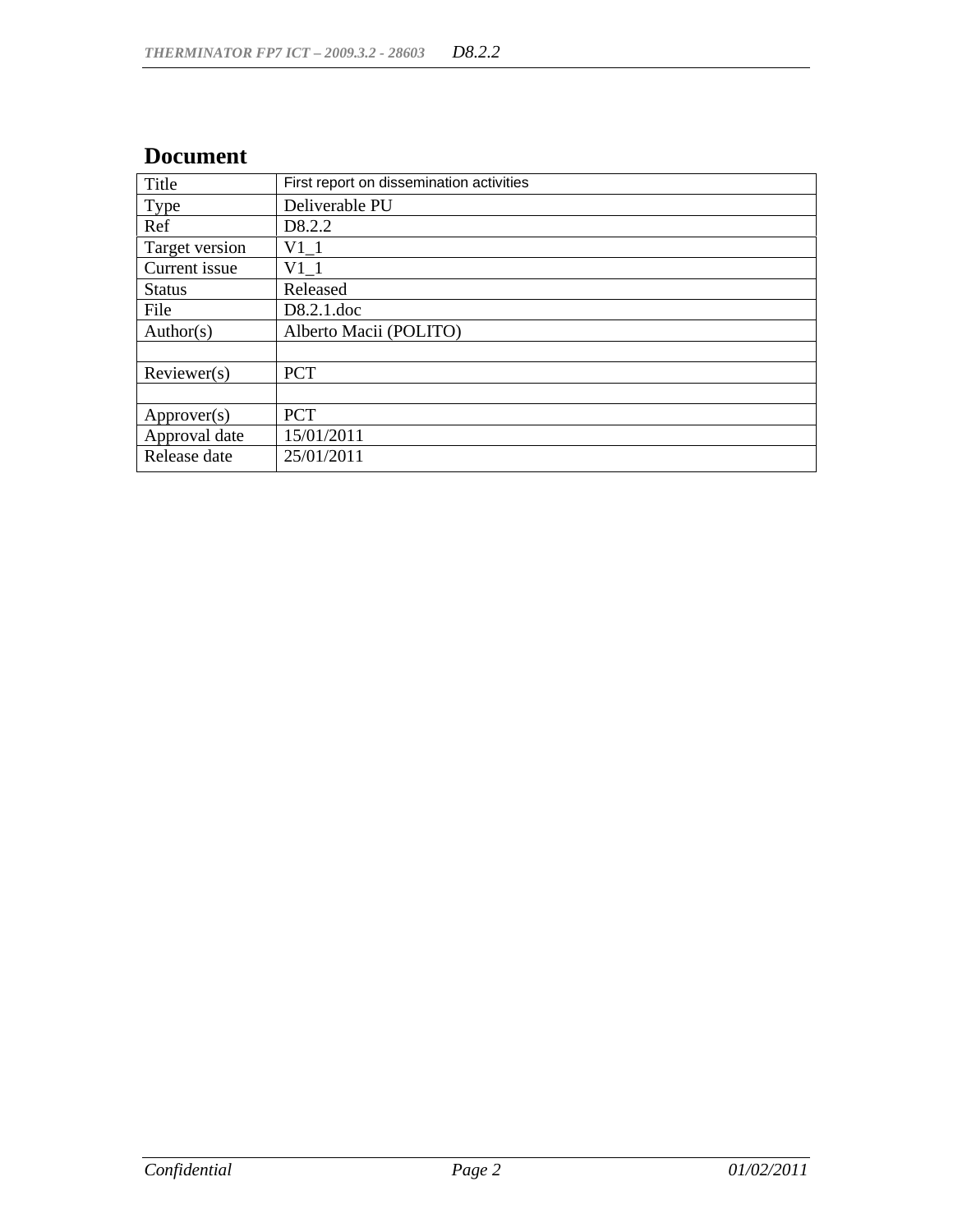# **Distribution of the release**

| Dissemination level   PU |  |
|--------------------------|--|
| Distribution list        |  |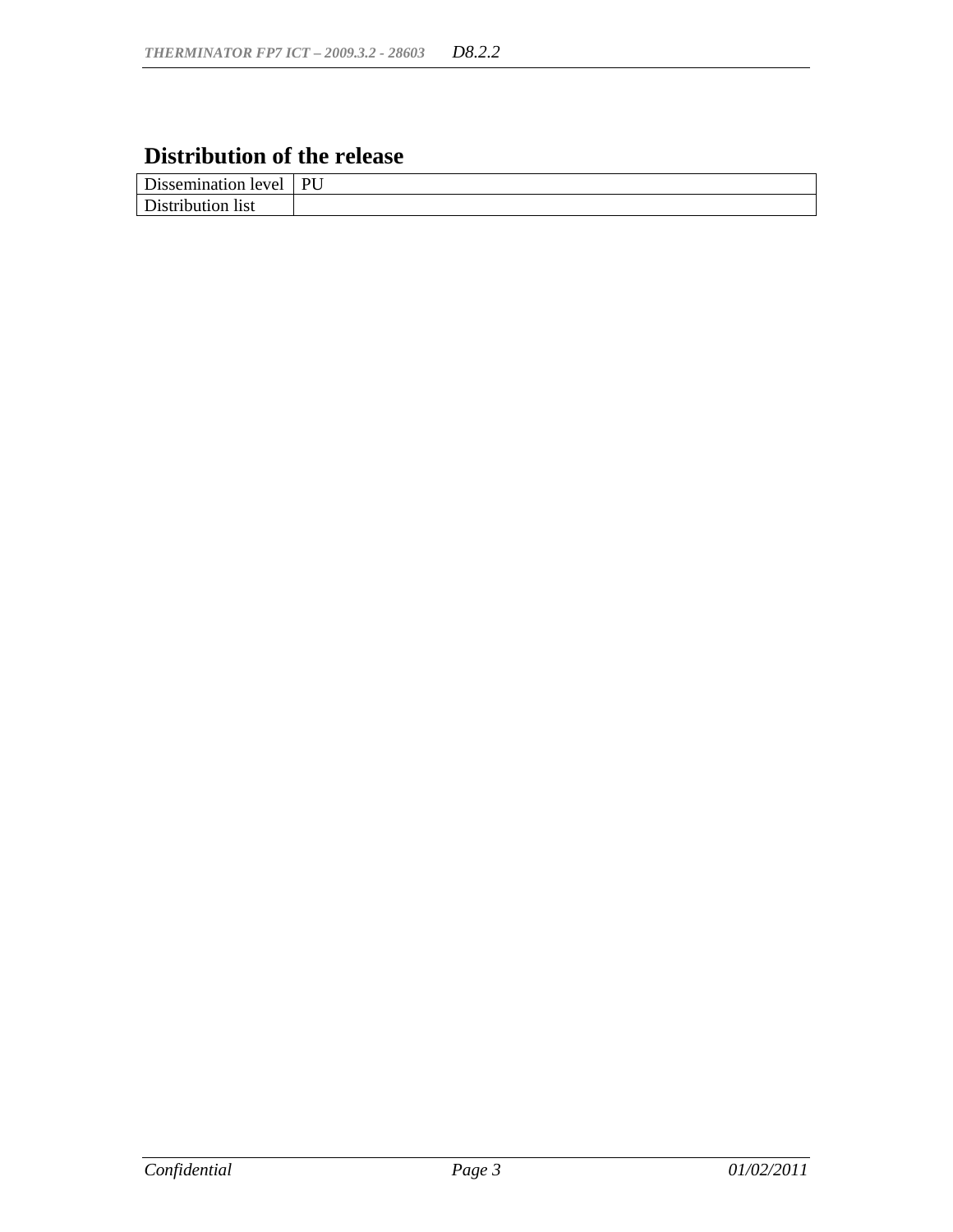# **History**

| Rev. | <b>DATE</b> | <b>Comment</b>                            |
|------|-------------|-------------------------------------------|
| 0.1  | 22-12-2010  | Initial version                           |
| 1.0  | 05-01-2011  | Revised version, approved by all partners |
| 1.1  | 25-01-2011  | Check and ship out                        |
|      |             |                                           |
|      |             |                                           |
|      |             |                                           |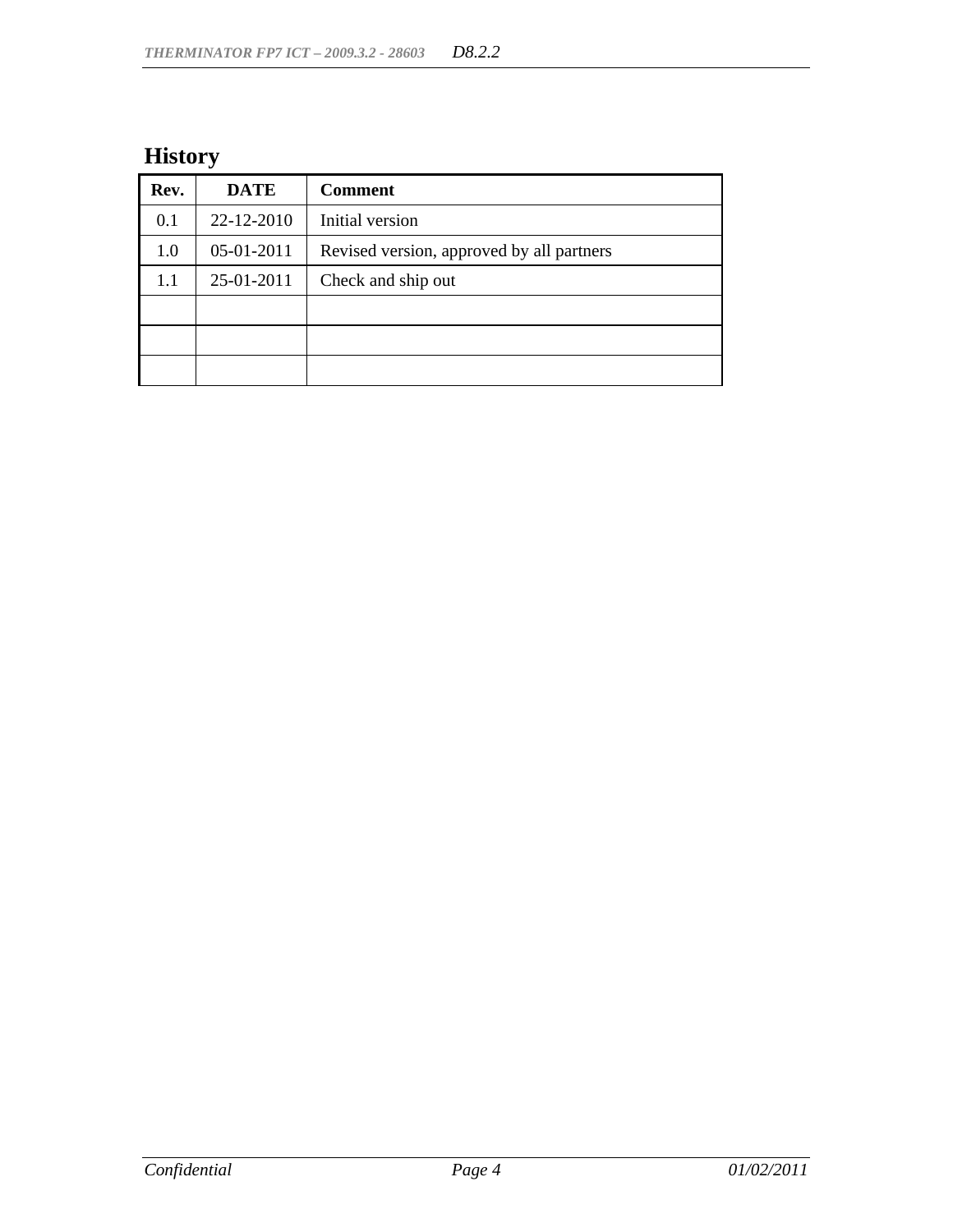*This page was intentionally left blank.*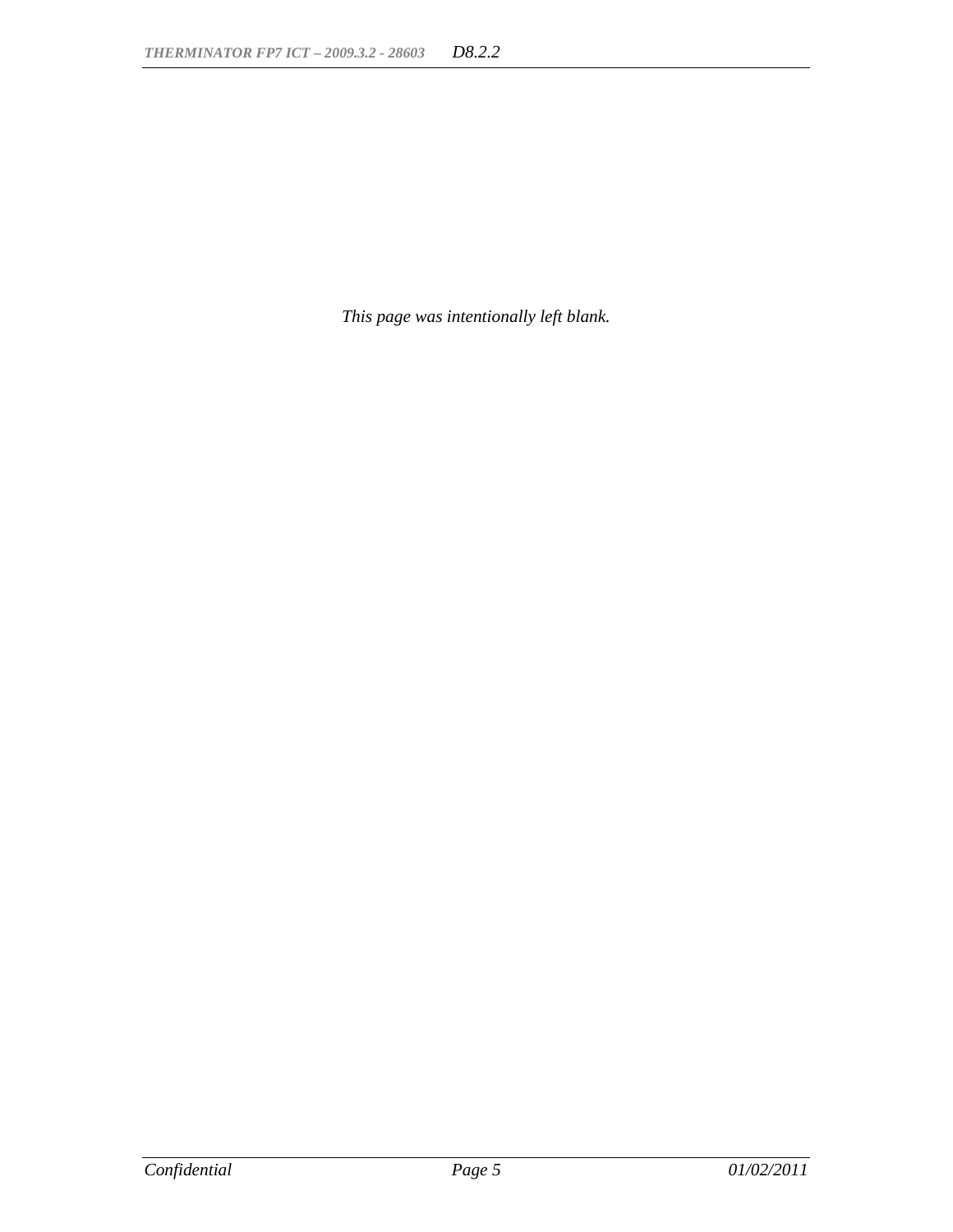# **Contents**

| 2.1  |  |
|------|--|
| 2.2  |  |
| 2.3  |  |
| 2.4  |  |
| 2.5  |  |
| 2.6  |  |
| 2.7  |  |
| 2.8  |  |
| 2.9  |  |
| 2.10 |  |
|      |  |
|      |  |
|      |  |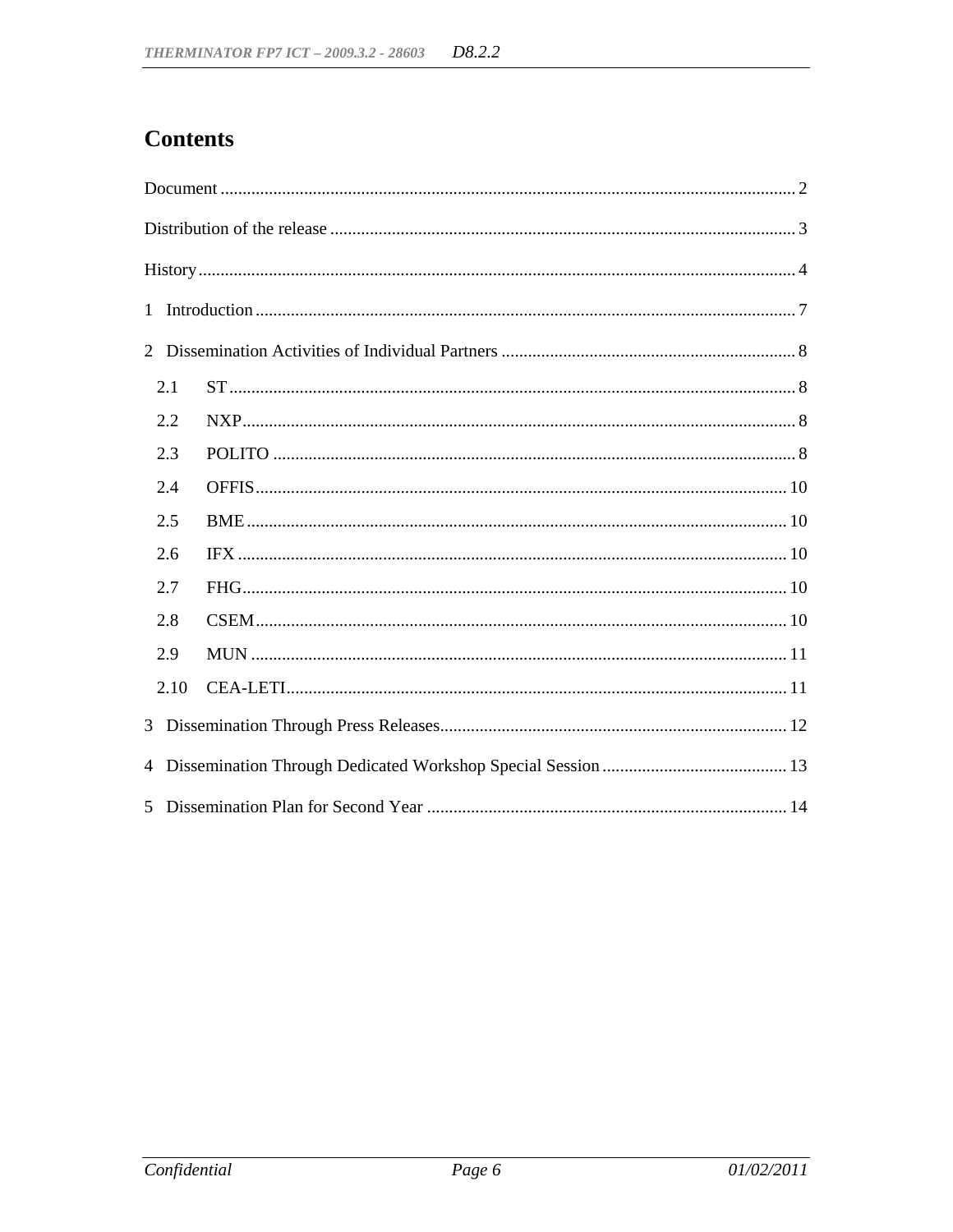# **1 Introduction**

As mentioned in Deliverable D8.2.1, the objective of Task T8.2, whose first year of activity is summarized in this document, is to spread Europe-wide the knowledge gained during the execution of the THERMINATOR project. As initially planned and described in D8.2.1, the approach that was taken for achieving this goal consisted of three types of actions:

- 1. Set-up and maintenance of the THERMINATOR web-site, which will make available to the European design community, documents and reports describing technical and scientific achievements, information on training options, scientific publications, a mailing-list and a mechanism to create awareness of the THERMINATOR public events.
- 2. Publication of scientific articles in books, technical journals, conference and workshop proceedings with international scope and visibility.
- 3. Promotion of the R&D effort performed by the THERMINATOR Consortium through press releases in international, national and local/regional newspapers and magazines, as well as in international, national and regional/local events such as fairs and exhibits, emphasizing the fundamental role that EU funding has on the development of nanoelectronics research in Europe.

Concerning the THERMINATOR web-site, a specific Task is dedicated to its creation, updating and maintenance (Task T8.1). Details on the chosen web-site structure and architecture, as well as access statistics are given in Deliverable D8.1.1. Therefore, this item of the dissemination plan is no further discussed in this document.

The dissemination activities regarding publication of articles and papers, as well as additional advertisement initiatives such as participation to conferences, fairs and other public events, are surveyed, on a partner-by-partner basis, in details in Section 2 of this document. In particular, a common reporting template was defined in order to allow the Project Officer and the Reviewers to easily identify the different kinds of actions that each involved partner has undertaken.

On the other hand, promotion of the THERMINATOR activities through press releases was undertaken at the Consortium level. Details on the performed actions are given in Section 3.

Section 4 gives details on the organization of a special half-day within an important international workshop (THERMINIC) on thermal-related research topics.

Finally, Section 5 provides a brief outlook of the dissemination initiatives that will take place in the second year of the project.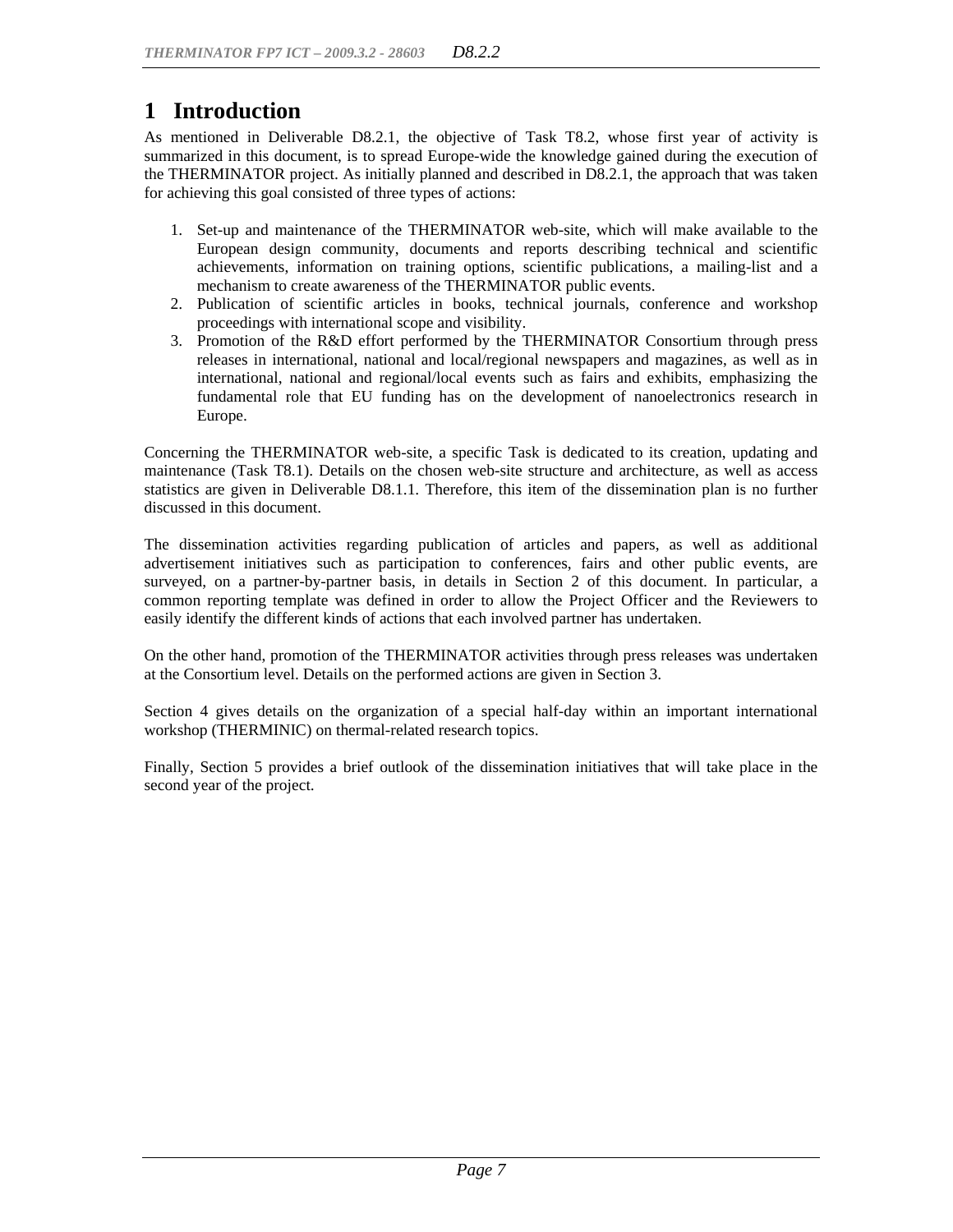## **2 Dissemination Activities of Individual Partners**

## **2.1 ST**

#### **Publications**

G.Greco, S. Rinaudo, "Automatic Layout Optimization of Power Discrete Devices Using Innovative Distributed Model Techniques" *ECMI 2010,* Wuppertal, Germany, July 2010.

G.Bazzano, D. G. Cavallaro, G. Greco, A. Grimaldi, S. Rinaudo, "2D Thermal Propagation Analysis of Discrete Power Devices Based on an Innovative Distributed Model Technique and CAD Framework", *THERMINIC 2010*, Barcelona, Spain, October 2010.

## **2.2 NXP**

#### **Publications**

M. Braccioli, A. Scholten, G. Curatola, E. Sangiorgi, and C. Fiegna, Proc. Ultimate Integration on Silicon Conf., 81 (2010).

A.J. Scholten, G.D.J. Smit, R.M.T. Pijper, L.F. Tiemeijer, A. Mercha, and D.B.M. Klaassen, IEDM Tech. Digest, 190 (2010).

D.L. John, F. Allerstam, T. Roedle, S.K. Murad, and G.D.J. Smit, IEDM Tech. Digest, 186 (2010).

### **2.3 POLITO**

#### **Publications**

Calimera A., Bahar R.I, Macii E., Poncino M., "Temperature-Insensitive Dual-Vth Synthesis for Nanometer CMOS Technologies Under Inverse Temperature Dependence,"

*IEEE TRANSACTIONS ON VERY LARGE SCALE INTEGRATION (VLSI) SYSTEMS*, , 2010, Vol. 18, ISSN: 1063-8210

Calimera A., Bahar R.I, Macii E., Poncino M., "Dual-Vt assignment policies in ITD-aware synthesis," *MICROELECTRONICS JOURNAL*, 2010, ISSN: 0959-8324**2010**

Calimera A., Bahar R.I, Macii E., Poncino M., "Temperature-Insensitive Dual-Vth Synthesis for Nanometer CMOS Technologies Under Inverted Temperature Depedence," IEEE TRANSACTIONS ON VERY LARGE SCALE INTEGRATION (VLSI) SYSTEMS, 2010, Vol.

18, ISSN: 1063-8210 Calimera A., Macii A., Macii E., Poncino M., Rinaudo S.,

"THERMINATOR: Modeling, control and management of thermal effects in electronic circuits of the future,"

*THERMINIC 2010*, Barcelona, Spain, October 2010.

Caldera M., Calimera A., Macii A., Macii E., Poncino M., "Minimizing temperature sensitivity of dual-Vt CMOS circuits using simulated-annealing on ISINGlike models," *THERMINIC 2010*, Barcelona, Spain, October 2010.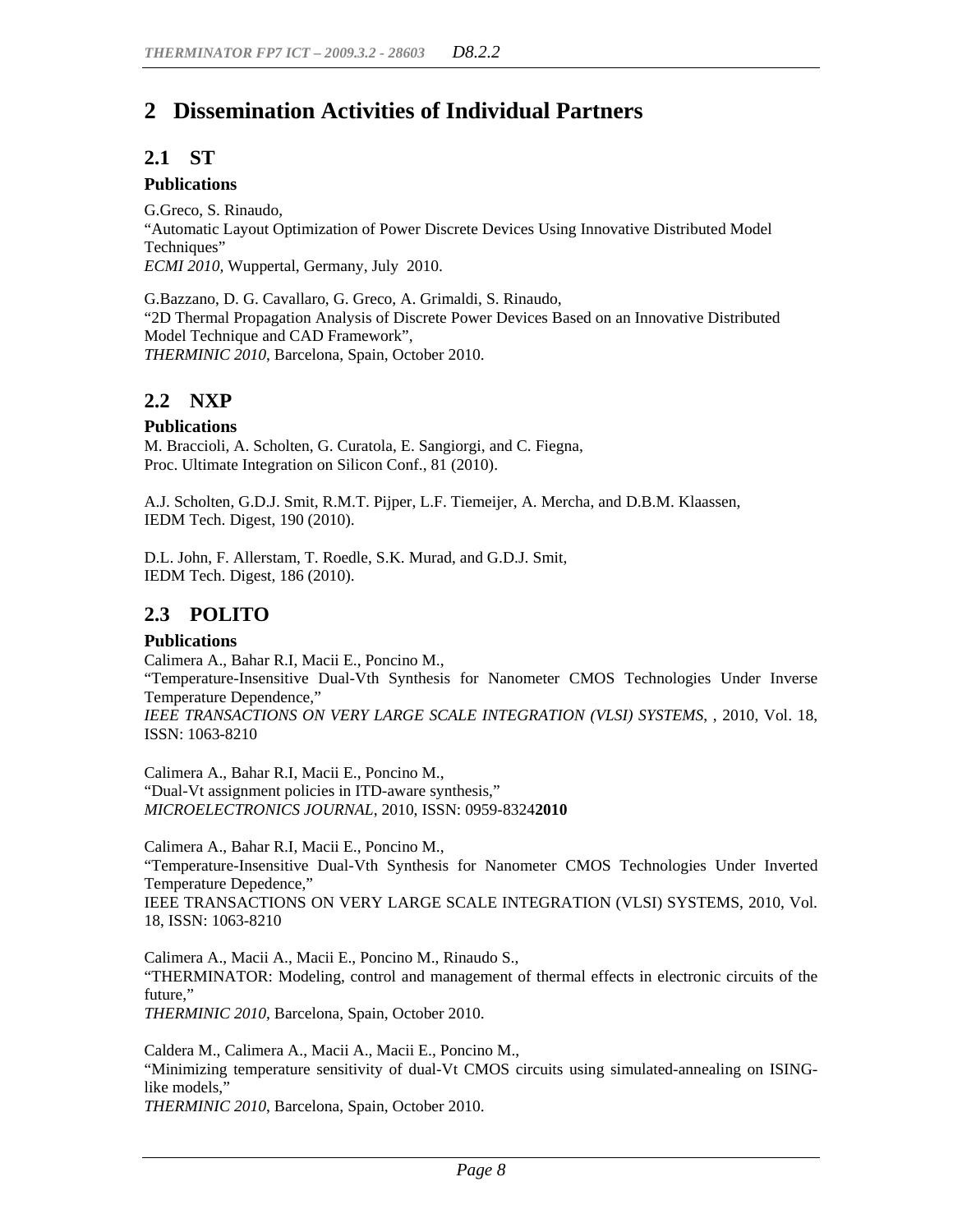#### **Participation to Conferences and Workshops**

*DATE-10: IEEE Design Automation and Test in Europe*  Dresden, Germany, March 2010.

*GLSVLSI-10: ACM/IEEE Great Lakes Symposium on VLSI,*  Providence, RI, May 2010.

*ISCAS-10: IEEE International Conference on Circuits and Systems*, Paris, France, May 2010.

*DAC-10: ACM/IEEE Design Automation Conference,*  Anaheim, CA, June 2010.

*ISLPED-10: ACM/IEEE 2010 International Symposium on Low Power Electronics and Design, Austin,* TX, August 2010.

*PATMOS-10: IEEE International Workshop on Power and Timing Modeling, Optimization and Simulation,* Grenoble, France, September 2010.

*THERMINIC 2010: International Workshop on Thermal Investigation of ICs and Systems,*  Barcelona, Spain, October 2010.

*ICCAD-10: IEEE/ACM International Conference on Computer-Aided Design,*  San Jose, CA, November 2010.

#### **Other presentations (courses, seminars, etc.)**

Macii E., "Power Analysis and Low Power Design", *ALARI Master Course,*  Lugano, Switzerland, January 2010.

Macii E.,

"Leakage power minimization and thermal effects compensation in digital nanometer CMOS circuits", *First IEEE CASS Summer School, Physical Design of Reliable Circuits*, Porto Alegre, Brazil, January 2010.

Macii E., "Thermal-Aware Design: Challenges and Advanced Solutions", *Microelectronics Summer School,*  Florianopolis, Brazil, May 2010.

Calimera A., Macii A., Macii E., Poncino M., "Modeling, design and CAD for low-leakage nanometer CMOS circuits and systems", Conference Tutorial, *ISCAS-10: IEEE International Conference on Circuits and Systems,*  Paris, France, May 2010.

Atienza D., Ayala J.L., Calimera A., "Thermal Modeling and Management for 2D/3D MPSoC Platforms", Conference Tutorial, *ICECS 2010: IEEE International Conference on Electronics, Circuits, and Systems,*  Athens, Greece, December 2010.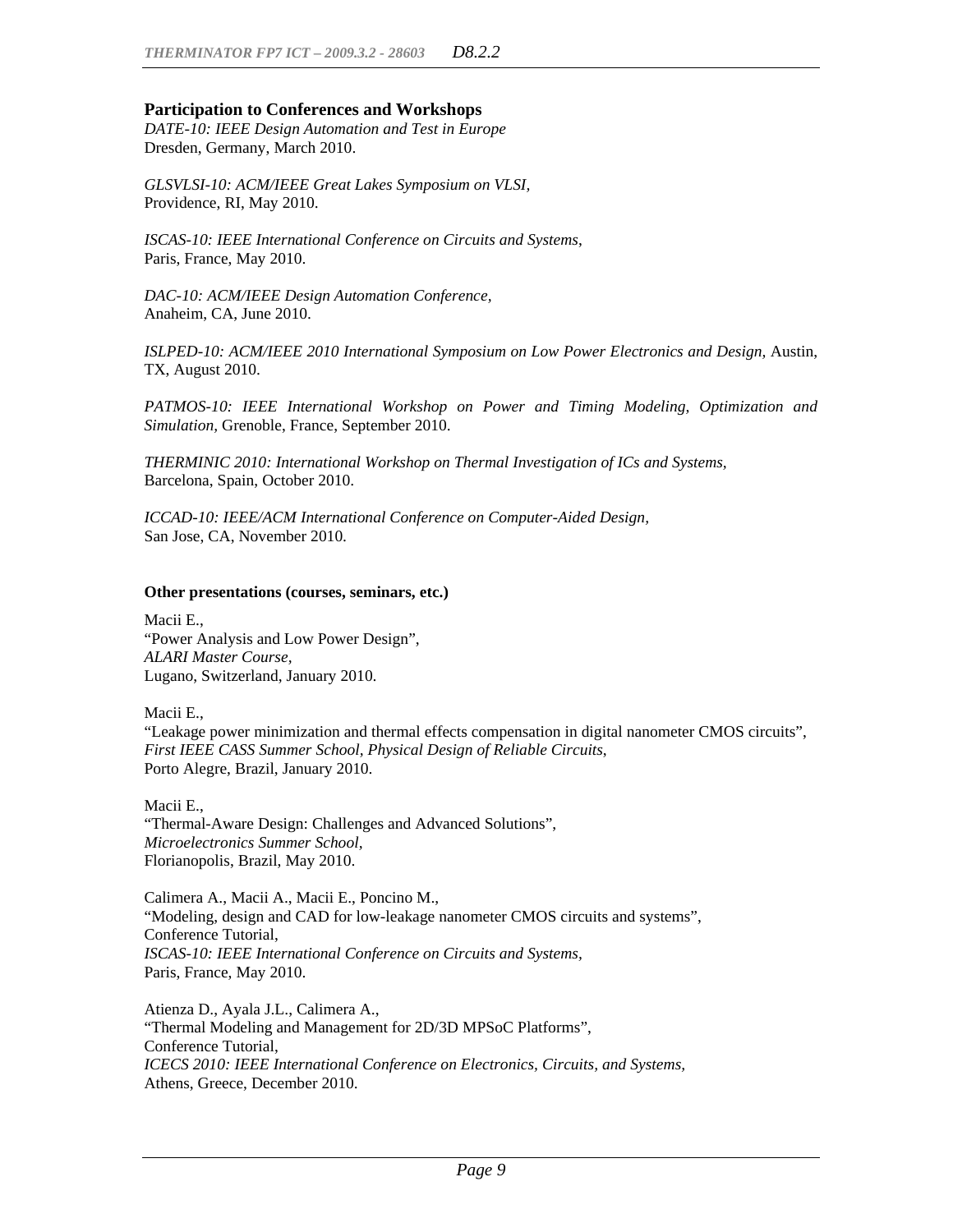## **2.4 OFFIS**

### **Publications**

S. Rosinger, M. Metzdorf, D. Helms and W. Nebel, "Behavioral-Level Thermal- and Aging-Estimation Flow", *Proc. of 12th Latin-American Test Workshop (LATW), 2011*.

## **2.5 BME**

### **Publications**

A. Timár, A. Poppe, M. Rencz, "A Novel Approach of Logi-thermal Simulation Methodology and Implementation for ASIC Designs", *Proceedings of the 17th International Conference Mixed Design of Integrated Circuits and Systems (MIXDES'10),* Wroclaw, Poland, June 2010.

A. Timár, Gy. Bognár, A. Poppe, M. Rencz, "Electro-thermal co-simulation of ICs with runtime back-annotation capability", *THERMINIC 2010*, Barcelona, Spain, October 2010.

A. Timár, Gy. Bognár, A. Poppe, M. Rencz, "Electro-thermal co-simulation of ICs with runtime back-annotation capability", I*nternational Journal of Microelectronics and Computer Science* Volume 1, Number 3, 2010, pp. 287-292, ISSN 2080-8755

## **2.6 IFX**

### **Other presentations (courses, seminars, etc.)**

K. von Arnim, "Device options for low power technologies and SOC implementation", *Technology Short Course, Symposium on VLSI Technology*, Honolulu, June 2010.

## **2.7 FHG**

### **Publications**

R. Jancke, A. Wilde, R. Martin, S. Reitz, "Modeling and Simulation of Electro-Thermal Interaction Effects in Electronic Circuits and Devices", *Fraunhofer Multiphysics Konferenz 2010*, Bonn, Germany, June 2010.

R. Jancke, A. Wilde, R. Martin, S. R. P. Schneider, "Simulation of Electro-Thermal Interaction.", *Electronics System Integration Technology Conference, ESTC 2010*, Berlin, Germany, September 2010.

## **2.8 CSEM**

#### **Other presentations (courses, seminars, etc.)**

C. Piguet,

"Low-Power Systems-on-Chips", *ENSEIRB*, Bordeaux, France, January 2011.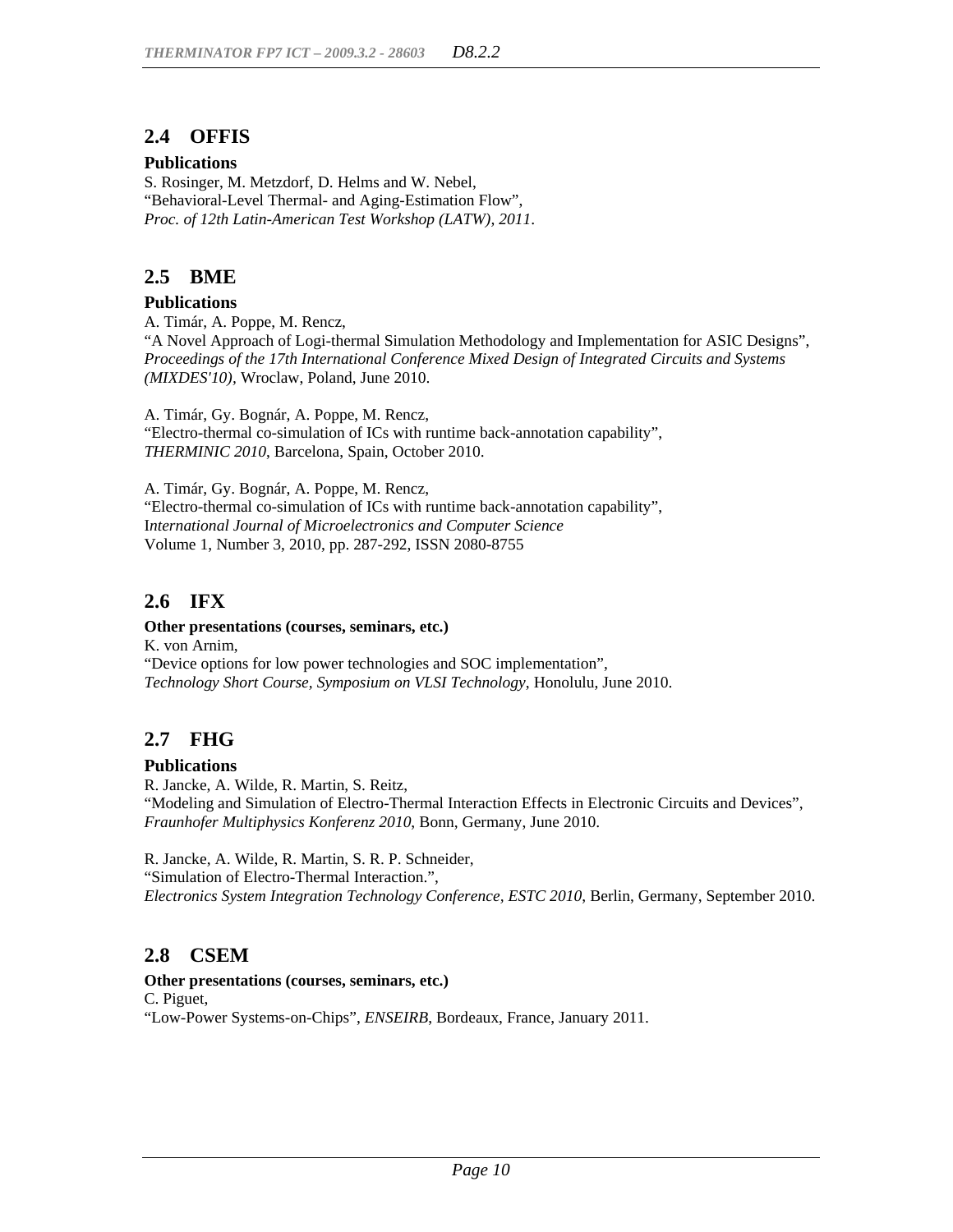## **2.9 MUN**

### **Publications**

Colaci A., Boarin G., Roggero A., Civardi L., Roma C., Ripp A., Pronath M., Strube G. "Systematic Analysis and Optimization of Analog/Mixed-Signal Circuits Balancing Accuracy and Design Time", *SBCCI 2010 23rd Symposium on Integrated Circuit and Systems Design*, Sao Paolo, Brazil, September 2010.

Conte A., Di Martino A., Miccichè M, Roma C., "Extraction Methods of VHDL/VerilogA Models for Analog Blocks, Usable Inside Time Domain Simulations", *MUGM2010 - MunEDA User Group p Meeting 2010*, Munich, Germany, October 2010.

Trautner U., Geden B., Pronath M.,

"Synopsys Custom and Analog Mixed-Signal Overview & MunEDA WiCkeD Integration", *MUGM2010 - MunEDA User Group p Meeting 2010*, Munich, Germany, October 2010.

Daglio P., Raciti E., Roma C., Geden B.,

"Advanced WiCkeD usage: a methodology for process variations impact analysis on huge circuits taking advantages of Synopsys CustomSim XA", *MUGM2010 - MunEDA User Group p Meeting 2010*, Munich, Germany, October 2010.

## **2.10 CEA-LETI**

Mansouri, I. et al,

"A run-time distributed cooperative approach to optimize power consumption in MPSoCs", *SOCC'10: the 23rd IEEE International SOC Conference.* Nevada, USA.

Mansouri, I. et al.,

"An embedded Game Theoretic approach for energy management in NoC-based SoC", *ISVLSI: proceedings of the 2010 IEEE Computer Society Annual Symposium on VLSI*, Lixouri, Greece.

Mansouri, I. et al, "On Energy Management in NoC-based System-on-Chip", *Journal of Low Power Electronics*, Vol. 6 N° 4, December 2010.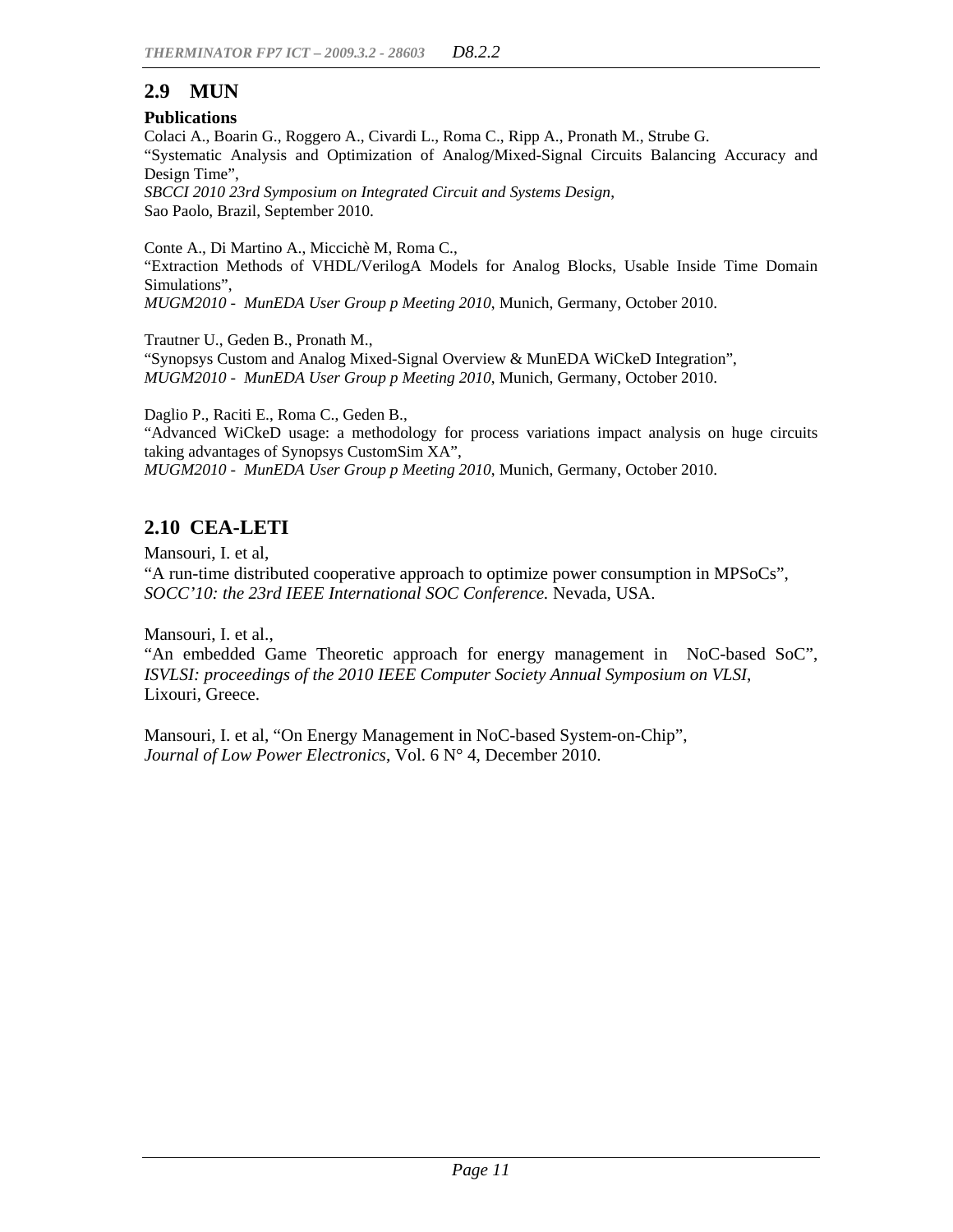## **3 Dissemination Through Press Releases**

At the beginning of the project, ST took the lead on the preparation of the text to be used in press releases related to the THERMINATOR project. The text went through a number of revisions among the partners of the Consortium, and the consensus on the final content was reached at the beginning of March 2010.

The document was finally released to the press by the ST press office on April the 1st, 2010. Also available in the THERMINATOR web-site (http://www.fp7-therminator.org/drupal/): the announcement delivered to the media is shown hereafter:

#### **THERMINATOR project warms efforts to cool semiconductor design solutions**

Catania, April  $1^{st}$  2010 -- The partners in a new EU-funded research project today announced details of the multinational/multidisciplinary program: "THERMINATOR -Modeling, Control and Management of Thermal Effects in Electronic Circuits of the Future". This 3-year project is designed to maintain the strong positions that Europe's semiconductor and electronics equipment companies have achieved in highly competitive application areas such as automotive systems and factory automation where the semiconductor devices are often required to work under harsh conditions with temperatures in excess of  $100^{\circ}$ C.

Thermal effects have always been important in determining the performance, cost and reliability of both the device itself as well as for the application in which it is used. For example, packages that are able to sustain high temperatures are expensive, as are heat-sinks and cooling systems. In addition, high operating temperatures tend to cause performance degradation or even malfunctioning of circuits and components, thus reducing the reliability of the end application. For this reason, models that predict the thermal characteristics of semiconductor devices have long been included in the EDA (Electronic Design Automation) software that chip manufacturers use to design their devices. However, these existing design tools are not sufficient in terms of being able to handle the new materials and extremely small structures that will be required in future applications and technologies where heat/power management is of vital importance.

"European companies have achieved strong positions in important markets such as automotive and industrial electronics", said Salvatore Rinaudo, Therminator project coordinator and Industrial and Multisegment Sector CAD R&D Director at STMicroelectronics. "To enable them to fully exploit the opportunities opened up by the semiconductor technologies of the future, including CMOS and alternatives to CMOS, new, thermal-aware design paradigms are required."

The project will draw on the complementary expertise of industrial partners (semiconductor manufacturers and EDA suppliers), research institutions and universities to meet three key goals:

1) To devise innovative thermal models, usable at different levels of abstraction, and to interface/integrate them into existing simulation and design frameworks;

2) To develop new, thermal-aware design solutions, customized for the different technologies and application domains of interest;

3) To enhance existing EDA solutions via thermal-aware add-on tools that will enable designers to address temperature issues more effectively using their existing design flows.

The total cost of the project is €11M, part of which will be contributed by the European Union under the Information and Communication Technologies (ICT) theme of the Seventh Framework Programme (FP7).

The partners and locations involved in the project are: STMICROELECTRONICS (Italy), INFINEON TECHNOLOGIES (Germany), NXP SEMICONDUCTORS (The Netherlands and Germany), ChipVision Design Systems AG (Germany), Gradient Design Automation, Incorporated (United States), MUNEDA GmbH (Germany), SYNOPSYS, Inc. (Armenia and Switzerland), BUDAPESTI MUSZAKI ES GAZDASAGTUDOMANYI EGYETEM (Hungary), CSEM CENTRE SUISSE D'ELECTRONIQUE ET DE MICROTECHNIQUE SA (Switzerland), FRAUNHOFER-GESELLSCHAFT ZUR FOERDERUNG DER ANGEWANDTEN FORSCHUNG E.V (Germany), IMEC (Belgium), CEA LETI (France), OFFIS e.V. Germany, POLITECNICO DI TORINO (Italy), ALMA MATER STUDIORUM-UNIVERSITA DI BOLOGNA (Italy)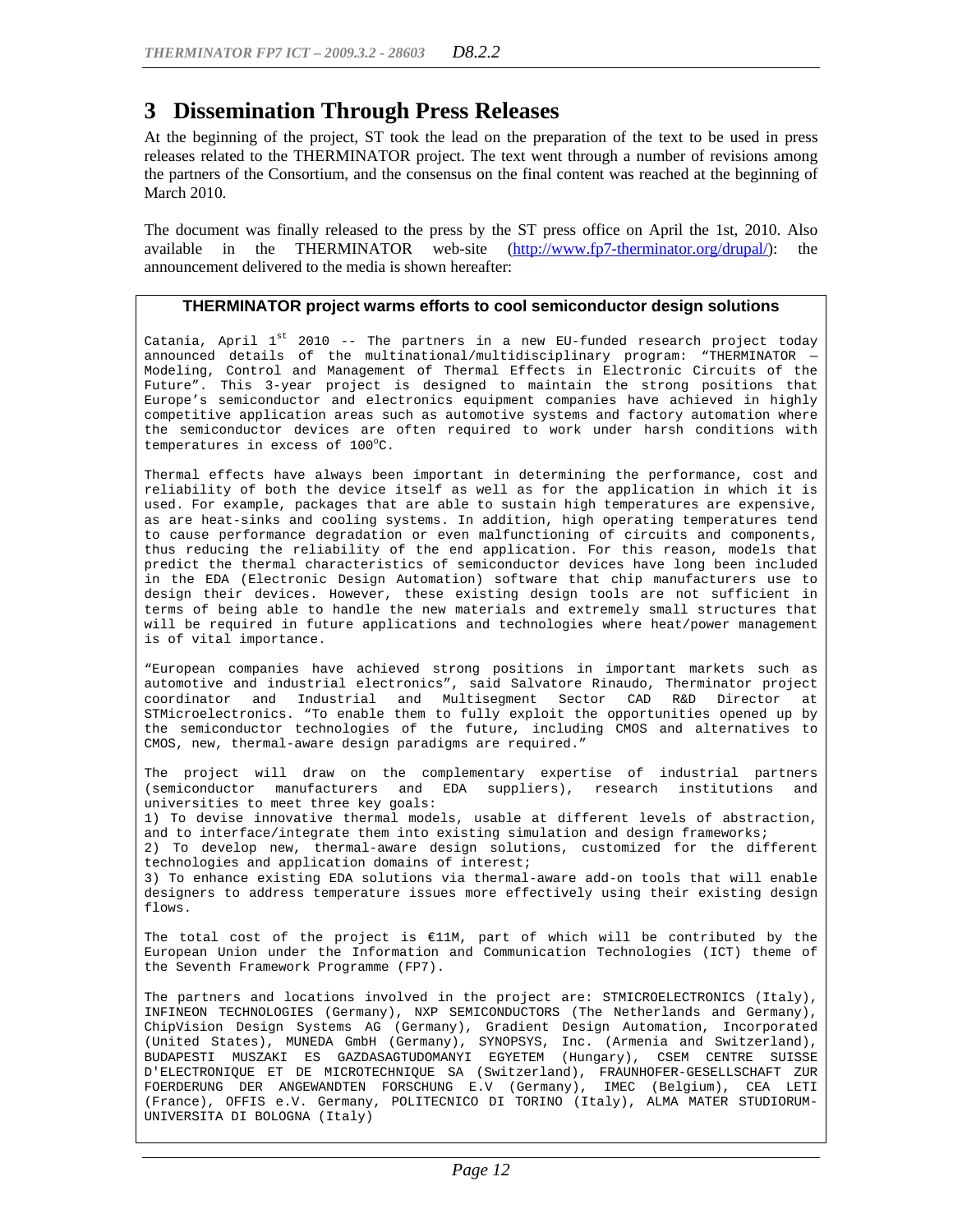## **4 Dissemination Through Dedicated Workshop Special Session**

THERMINIC (International Workshop on Thermal Investigation of ICs and Systems) Workshops are a series of events to discuss the essential thermal questions of microelectronic microstructures and electronic parts in general. In particular, **THERMINIC 2010** (http://cmp.imag.fr/conferences/therminic/therminic2010) addressed in addition to the "traditional" thermal management problems, also stress and thermal-stress-related-reliability issues, both in micro- and opto-electronics fields. These issues, including various nanotechnology applications, are of significant importance and of high interest to the engineering community engaged in the field of thermal phenomena in "high-tech" systems.

In **THERMINIC 2010** (6-8 October 2010, Barcelona, Spain), THERMINATOR partners have organized a special half-day dedicated to disseminate the project results to the thermal management community. This special session, chaired by Prof. Alberto Macii from Politecnico di Torino, consisted of six technical papers strictly related with the research topics followed and developed within the THERMINATOR project.

The technical program is shown hereafter and can be found at this url: http://cmp.imag.fr/conferences/therminic/therminic2010/Therminic10\_Technogram.pdf